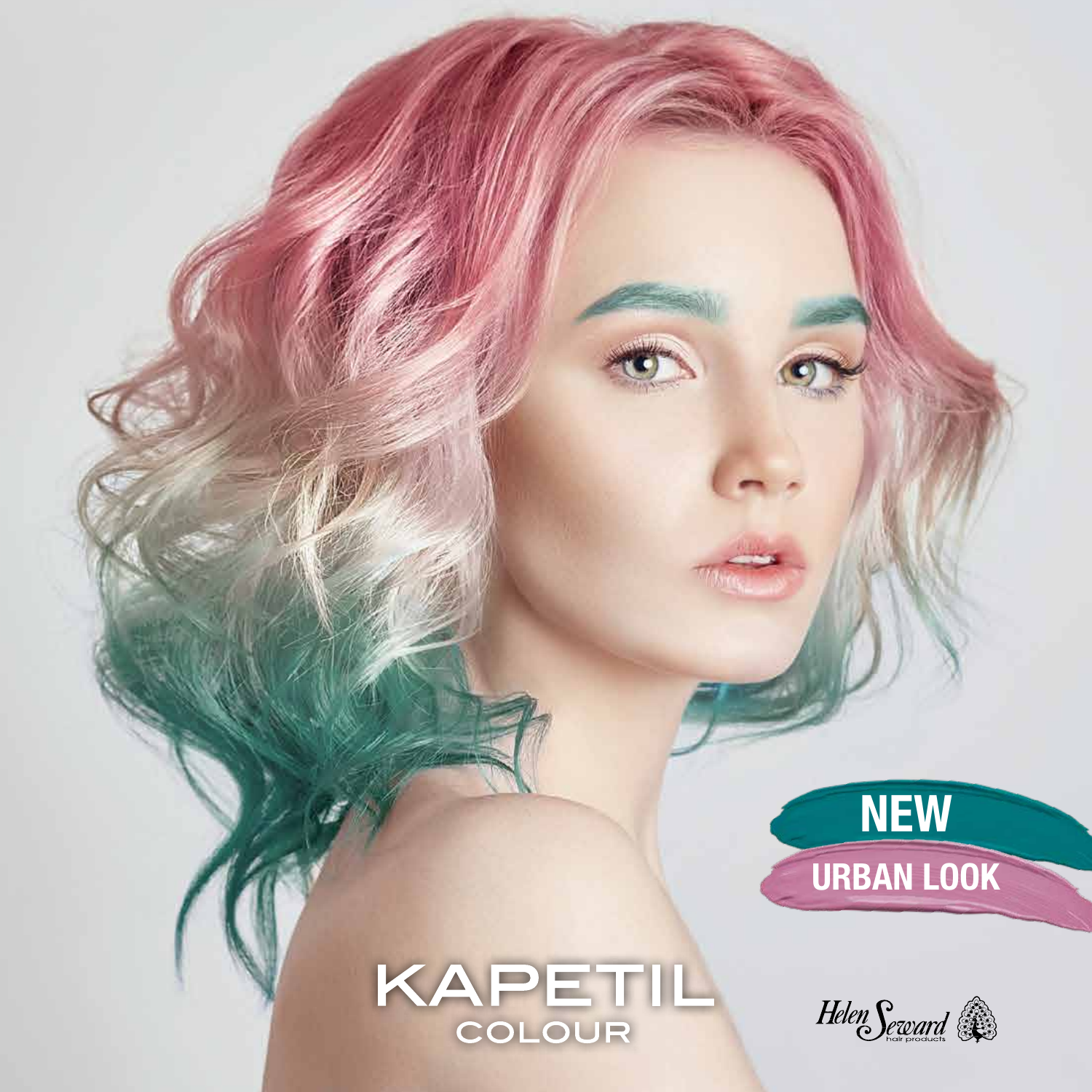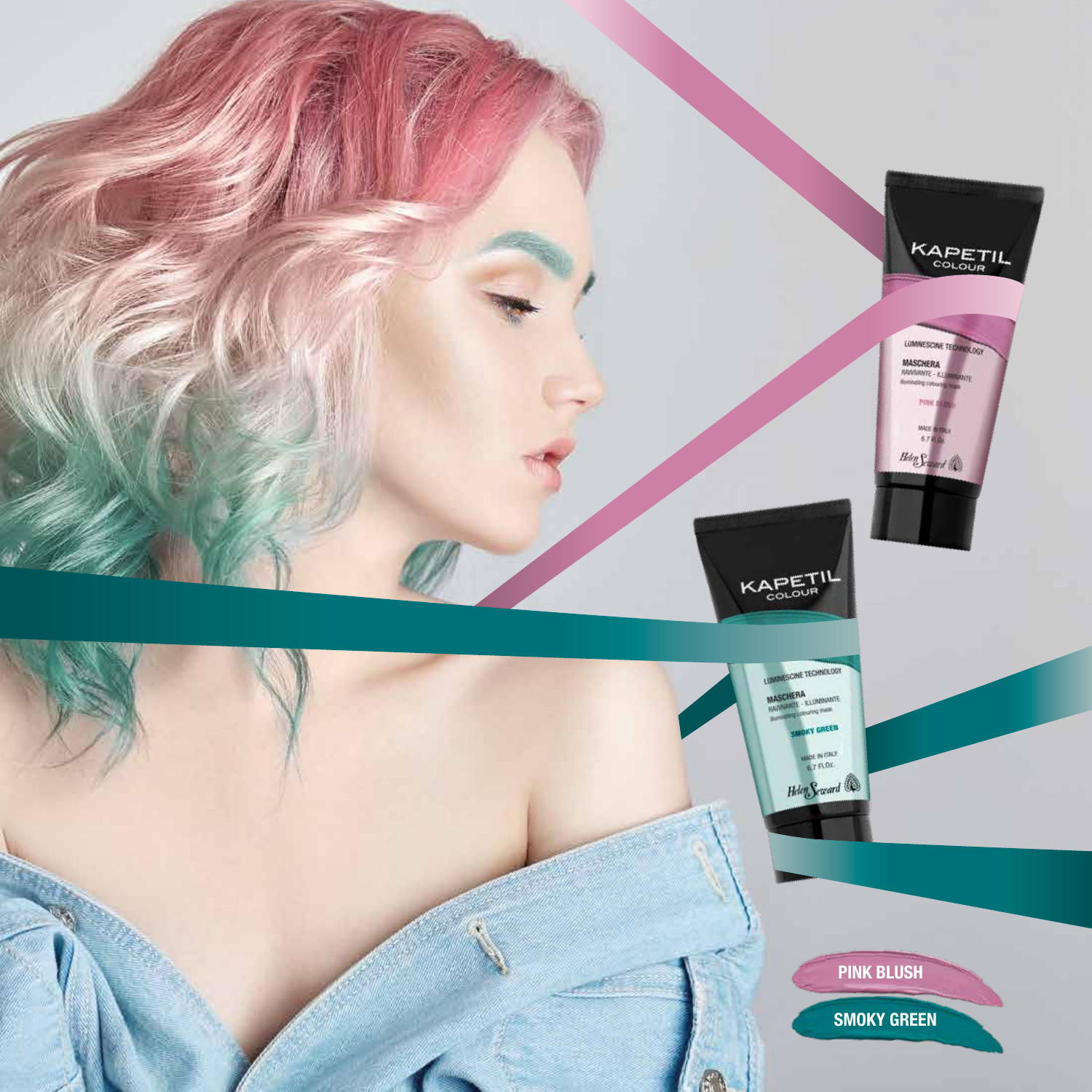# SMOKY GREEN - PINK BLUSH KAPETIL MASK SI ARRICCHISCE CON DUE NUOVE NUANCE,

## PER REALIZZARE LOOK VISSUTI E DI TENDENZA.

Due tonalità polverose e sfumate per ottenere uno stile punk contemporaneo, in linea con gli ultimi trend della moda, particolarmente indicate per l'applicazione su capelli decolorati.

# SMOKY GREEN - PINK BLUSH KAPETIL MASK IS ENRICHED WITH TWO NEW SHADES,

### TO CREATE LIVED-IN AND TRENDY LOOKS.

Two dusty and faded shades to obtain a contemporary punk style, in line with the latest fashion trends, particularly suitable for application on bleached hair.



### KAPETIL MASK È LA MASCHERA RAVVIVANTE ILLUMINANTE CHE IN UN SOLO GESTO: RIACCENDE IL COLORE / NUTRE IN PROFONDITÀ / ILLUMINA ISTANTANEAMENTE I CAPELLI

Perfetto su capelli naturali, colorati o schiariti, è l'ideale per ricaricare il colore tra una colorazione e l'altra, per accendere la capigliatura con sfumature creative e per intensificare o correggere i riflessi. L'effetto è straordinariamente luminoso, grazie alla sua formulazione protettiva e nutriente che lascia i capelli brillanti, morbidi e bellissimi. La base cosmetica senza ammoniaca e senza ossidanti rispetta la fibra capillare e trasforma l'applicazione di **Kapetil Mask** in un trattamento di bellezza.

### *KAPETIL MASK IS THE ILLUMINATING COLOURING MASK WHICH WITHJUST ONE ACTION: REVIVES COLOR / NOURISHES DEEP-DOWN / INSTANTLY ILLUMINATES HAIR*

Perfect on natural, colored or bleached hair, it is ideal for renewing color between coloring treatments, brightening hair with creative shades and intensifying or correcting reflections. The effect is amazingly bright thanks to the protective and nourishing formula that leaves hair shiny, soft and beautiful. The ammonia-free and oxidant-free *cosmetic base respects hair fibre, turning Kapetil Mask into a beauty treatment.*